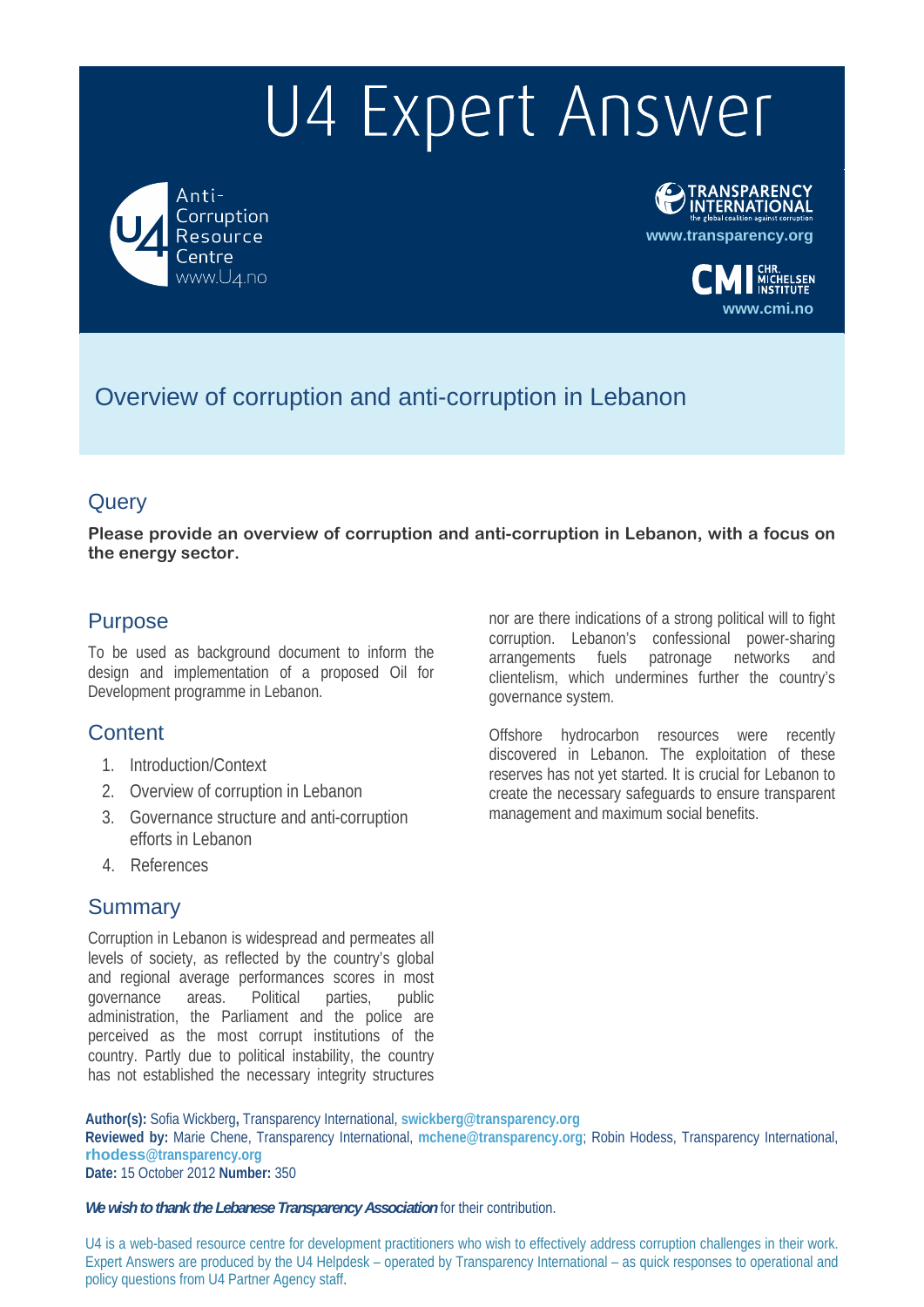# 1 Overview of corruption in Lebanon

# **Background**

To understand how corruption occurs in Lebanon, it is necessary to understand the country's recent history and political situation.

Since its declaration of independence in 1943, Lebanon has been ruled according to confessional powersharing agreements. The Taif agreement, putting an end to the 15-year civil war in 1990, modified the existing consociational structure and called for the progressive elimination of sectarianism. This agreement was however too fragile to constitute the basis of a peace building process and political unrest persisted, leading to President Hariri's assassination in 2005.

The country subsequently entered an 18-month political crisis, impeding the effective functioning of government institutions. The crisis ended following the Doha agreement held in Doha, Qatar on 21 May 2008 between the two camps: "March 8", named after a pro-Syrian demonstration and dominated by Hezbollah and the Amal Movement, and "March 14" named after anti-Syrian rally and gathering mainly Sunni, Christian and Druze with a few Shia. These last years, Lebanese political life has been characterized by the polarization between these two camps (Foundation 2012).

The confessional power-sharing arrangement runs through all levels of government and society in Lebanon. It created a rigid political system based on the search for compromise between political elites that use the patronage networks resulting from the consociational structure to advance their own interests (Lebanese Transparency Association 2011).

Lebanon's failure to reach an internal consensus in addition to its tumultuous relations with its neighbours contribute to hindering institutional reform and has negative consequences on the country's political, social and economic stability (Lebanese Transparency Association 2011).

This situation has an impact on the country's economic development. The Lebanese economy, predominantly based on the banking, tourism and real estate sectors, has experienced a significant downturn in recent years due to the political instability in the country and the region. The recent discovery of hydrocarbon resources

off Lebanon's coast will change the country's economic profile significantly in coming years. Despite its high score on the human development index (0,739/1), Lebanon has a high poverty rate.

# *Extent of corruption*

Corruption is widespread and permeates all levels of Lebanese society. Pervasive clientelism is at the core of the country's political system (Bertelsmann Foundation 2012) making political corruption and nepotism Lebanon's most serious corruption challenge. With the recent discovery of hydrocarbon resources, there is a need for Lebanon to strengthen the anticorruption safeguards for Lebanon to avoid the "resource curse."

Transparency International's 2011 Corruption Perception Index ranks Lebanon as the 134<sup>th</sup> most corrupt country in the world, out of the 183 countries and territories assessed, with a score of 2,5 on a scale from 0 (highly corrupt) to 10 (very clean). Lebanon is the 15<sup>th</sup> most corrupt country in its region, only scoring better than Yemen, Libya and Iraq.

Similarly, the World Bank's Worldwide Governance Indicators (WGI) place Lebanon in the lowest quarter of the percentile ranks, with a score of 19,4, on a scale from 0 to 100, in terms of control of corruption. Lebanon's score declined significantly between 2005 (38,5) and 2006 (17,6), and has remained relatively stable. Similarly, Lebanon's score on rule of law plunged from 43,5 in 2005 to 32,1 in 2006, and has remained constant. Lebanon's rule of law score in 2011 was 30 on a scale from 0 to 100.

Consistent with these findings, Lebanese citizens also perceive corruption as an increasing problem in their country, as reflected by Transparency International's Global Corruption Barometer 2011: 82% of the surveyed individuals consider that corruption has increased in Lebanon in the past 3 years. They are also pessimistic about the ability of the government to fight corruption. In 2009, 71% of the surveyed citizens qualified the government's actions against corruption as inefficient or neither efficient nor inefficient and, in 2011, 68% did not trust the government as a credible actor in the fight against corruption.

Similarly, according to the World Economic Forum's Global Competitiveness Report 2012-2013, business executives perceive corruption as one of the most significant obstacles to doing business in Lebanon (11,7% of the respondents), just after insufficient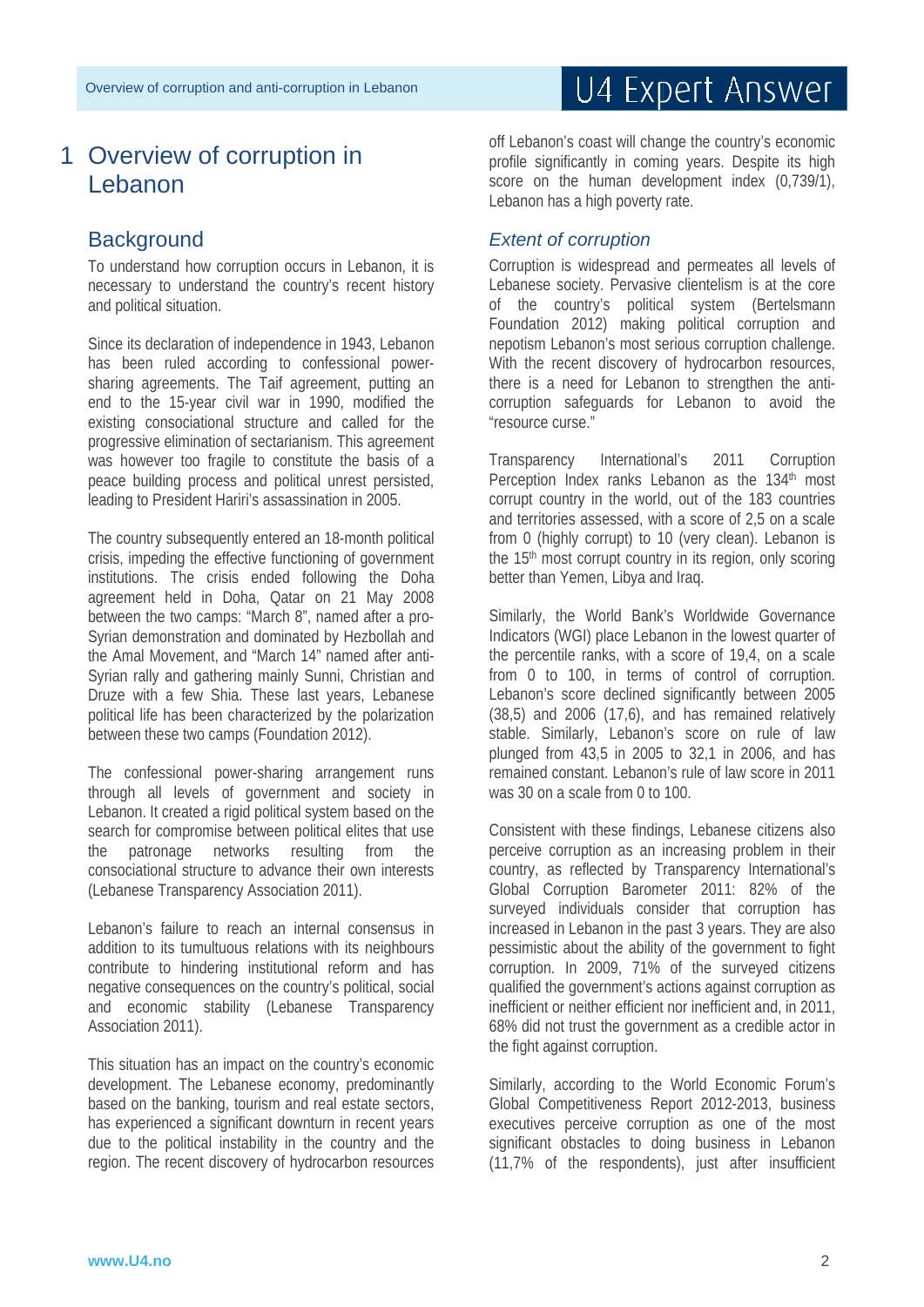infrastructure, burdensome bureaucracy and government instability.

### *Forms of corruption*

#### **Political corruption**

Political corruption is a predominant problem in Lebanon: citizens consider political parties and the Parliament amongst the top three most corrupt institutions of their country (Transparency International 2011).

Lebanon is a consociational democracy, meaning that its political system is constructed around a power sharing arrangement based on sectarian division between all the different religious communities represented. There are 18 different recognized religious communities in Lebanon, represented by the nearly 100 political parties (Lebanon Transparency Association, 2011). Sectarianism and nepotism weight heavily in the balance when it comes to the allocation of government positions (Lebanon Transparency Association 2011).

The Parliamentary Election Law of 2008 prohibits the use of public venues for electoral events, as well as the use of civil servants' resources to favour a candidate or party (Lebanon Transparency Association 2011). However, the Lebanon Transparency Associations' report on the 2009 elections show that a majority of the activities of the ministers running for election were of electoral nature (as opposed to the duties resulting from their mandate) and aimed at their constituencies. Vote buying is another major issues plaguing Lebanese political life according to this report, to the extent that Freedom House stated "Lebanon is not an electoral democracy" (Freedom house 2012).

The main source of political corruption in Lebanon lays with the lack of regulation of political party financing and the inadequate legislative accountability, both categorized as "very weak" by Global Integrity in 2009. These areas will be further developed in the following section on corruption-affected sectors.

#### **Petty and bureaucratic corruption**

The Lebanese administration is burdensome and ineffective due to corruption and lack of resources (Bertelsmann Foundation 2012). According to the WEF Global Competitiveness Index, inefficient government bureaucracy is the second most important obstacle for doing business in the country, which encourages the use of bribery to speed up or "grease" processes (Lebanese Transparency association 2011).

# U4 Expert Answer

According to the results of a survey conducted in 2010 by the Lebanese Transparency Association, 65% of the surveyed companies faced a situation where they had to pay bribes to facilitate or accelerate government procedure and 47,8% of these companies had to pay between 1 to 5% of their annual revenues as unofficial payments to public officials. As a result, corruption has been identified by companies as one of the primary obstacles for doing business in Lebanon (WEF 2012) and almost a fifth of the companies surveyed by the World Bank/IFC Enterprise Survey in 2010 expect to have to offer gifts to civil servants to "get things done."

According to Transparency International's Global Corruption Barometer 2011, more than one out of three citizens admits having paid a bribe in the previous year, with the customs, the registry and permit service, the police and the judiciary being the most common bribe takers.

#### **Grand corruption**

According to the World Bank/IFC Enterprise survey, 97.7% of surveyed companies admitted to having paid a bribe or been expected to pay a bribe to secure a government contract. Procurement regulations are inadequate and the system is opaque. There are no provisions against conflicts of interest for public procurement officials. Experts say that the procurement system is subject to the same rampant patronage scheme as most sectors of Lebanese society and political powers often interfere in contract attributions to promote their interests (Lebanese Transparency Association 2011). No mechanism allows for the monitoring of the assets of procurement officials and it is impossible for unsuccessful bidders to investigate decisions (Global Integrity 2009).

#### *Sectors most affected by corruption*

#### **Political parties**

According to the Bertelsmann Foundation, many Lebanese parties profoundly lack institutionalisation and internal accountability structures, and are mere mechanisms to gather support for the existing political elites, along sectarian lines. The safeguards to ensure the integrity of political party financing and the financial support of candidates are largely insufficient. In Lebanon, political parties are seen as the most corrupt sector of society according to Transparency International's Global Corruption Barometer 2011.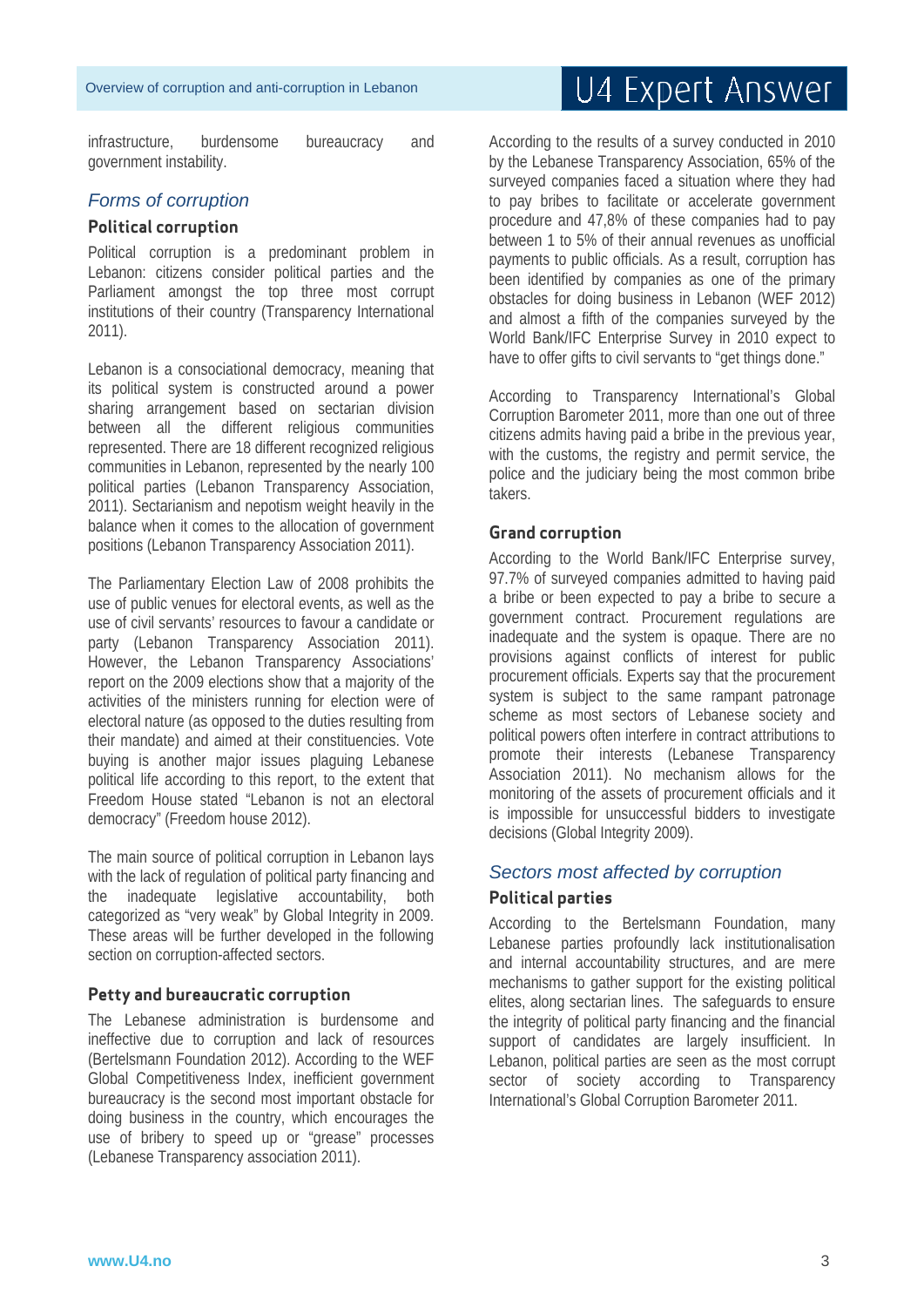#### **Public administration**

Lebanon's public administration lacks adequate resources, and access to basic public services is unequal. According to the Lebanese Transparency Association, the laws regulating the public administration are outdated. No significant reform has been undertaken since 1959. The Lebanese public administration is structured around the Ministries and their administrations on the one hand and a number of autonomous offices on the other hand, some of which completely circumvent government oversight (Lebanese Transparency Association 2011). The inefficiency of Lebanon's public administration is partly due to the misuse of available resources and inadequate staffing. Sectarianism and nepotism hamper meritocratic recruitment and employment opportunities are used in clientelist arrangements (Bertelsmann Foundation 2012). The public administration lacks efficient safeguards against political interference. The WEF Global Competitiveness Report lists inefficient government bureaucracy as the second main obstacle to doing business in Lebanon (Lebanese Transparency Association 2011).

As a result, public administration is perceived by citizens as the second most corrupt sector in Lebanon (Transparency International 2011). This is confirmed by the Lebanese Transparency Association which considers that "Bribery is rife within the public administration and is considered a basic norm in the domestic political life" (Lebanese Transparency Association 2011).

The Lebanese government provides the public with minimal information regarding its financial and budget activities. The country scores 32 out of 100 on the 2010 Open Budget Index, which is less than the average score (42) of the surveyed countries. Lebanon does not perform too poorly in comparison to its surveyed neighbours, coming in third after Jordan (50/100) and Egypt (49/100). According to the International Budget Partnership, Lebanon's budget transparency has remained unchanged since 2008 and there are signs of political will to improve in this domain.

The customs authority was referred to as the institution requesting the most bribes, by surveyed citizens (Transparency International 2011) and the Lebanese Transparency Association reports that petty bribery in customs transaction is a widespread problem. The WEF Global Competitiveness Index gives Lebanon a poor score for the heavy burden of its customs procedures.

# U4 Expert Answer

According to a survey conducted in 2010 by the Lebanese Transparency Association, 74% of the surveyed companies had to pay more than LBP 500,000 (US\$ 1 is approximately LBP 1,500) when dealing with tax inspectors. The payments are not always made in cash: in 12% of the cases, tax inspectors asked for services in return. The survey results also show that 56% of the companies had to pay less than LBP 1,000,000 (in addition to the registration costs) to register their business, while 18.2 % had to pay between LBP 4,000,000 and LBP 5,000,000. As for the electricity sector, 31% of the surveyed companies were asked to pay bribes.

### **Police**

Police corruption is a serious problem in Lebanon and 61% of the citizens see the police as one of the most corrupt institutions in the country. 38% of respondents report having paid a bribe to the police in the last 12 months (Transparency International 2011). Employment in the police follows the confessional power-sharing arrangements and thus encourages the maintenance of patronage networks as opposed to equal treatment by law enforcement agencies. In practice, there is no functioning complaints mechanism to report police abuse and no agency to investigate and prosecute police corruption. As many other government bodies, the police lacks the funds necessary for it to function properly (Global Integrity 2009).

#### **Parliament**

The Lebanese public opinion considers the Parliament as the third most corrupt institution of the country, together with the police (Transparency International 2011). This is supported by Global Integrity's report on Lebanon, scoring its legislative accountability as "very weak." The Lebanese Parliament, as most governmental institutions, is weak. The Parliament is structured along the provisions of the power-sharing agreements which means that decision-making depends on compromises between political elites and heads of parliamentary blocs. The country fell into a deep political crisis after the assassination of Prime Minister Rafik Hariri, and between 2006 and 2008 (year of signature of the Doha Agreement) the Parliament did not convene on a regular basis (International Crisis Group 2007).

The Taif agreements of 1989 introduced accountability mechanisms to the parliamentary system but the weakness of the state institutions and the continuous political unrest has considerably challenged their implementation. The executive branch of government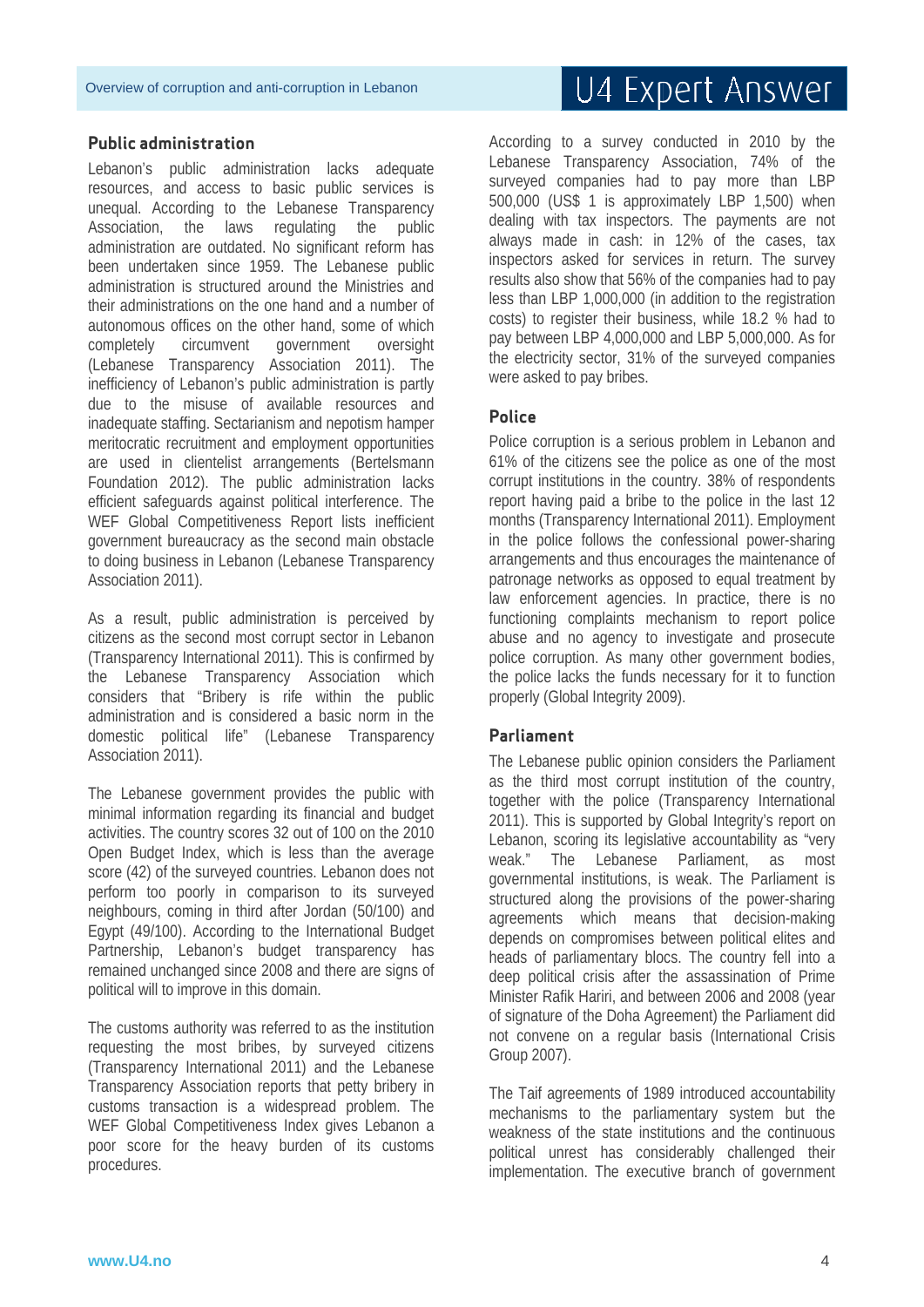has never used its prerogative to dismiss the Parliament if the latter failed to meet adequately and the Constitutional Council, in charge of reviewing the constitutionality of the laws, ceased to exist during the political crisis of 2005-2008 (Lebanese Transparency Association 2011).

### **Judiciary**

An effective judiciary plays a significant role in the overall integrity system of a country and judicial corruption undermines the rule-of-law. In Lebanon, more than half of the citizens thought the judiciary is corrupt and one third reported having paid a bribe to this institution in the last 12 months (Transparency International 2011).

The Constitution guarantees judicial independence and law professionals are adequately educated and trained. There are also transparent mechanisms of case attribution to judges. The institution is however subject to heavy political interference according to Freedom House 2012. The power-sharing structure and confession-based appointments make the Lebanese judiciary more vulnerable to political intrusion (Global Integrity 2009). The WEF Global Competitiveness Index ranks Lebanon 131st out of 144 surveyed countries with regards to the independence of its judiciary. The World Justice Project Rule of Law Index gives Lebanon a poor score both in the areas of Access to civil justice and Effective criminal justice (0,48/1), indicating that the Lebanese judiciary is subject to corruption, to improper influence and that it is not impartial.

The Judicial Inspection Authority is the body responsible for the oversight of the judiciary, but it has not functioned since 2007 (Lebanese Transparency Association 2011).

# *Money-laundering and financing of terrorism*

Lebanon has one of the most sophisticated banking systems in the region, which makes it an important banking and financial centre (MENAFATF 2009). The country has criminalized money-laundering in 2001 and terrorism financing in 2003 but still faces significant risks of occurrence of both phenomena (US Department of State 2012). Lebanon enjoys bank secrecy following the adoption of the banking secrecy law in 1956. The Tax Justice Network Financial Secrecy Index ranks Lebanon among the world's most secretive financial systems (Tax Justice Network 2011). The cases dealt with by the Lebanese financial intelligence unit (the Special Investigation Commission

see below), concern, among other things, organized crime, drug trafficking, embezzlement of funds, forgery and terrorism. Most proceeds are the result of crimes committed outside Lebanon (MENAFATF 2009).

# *Energy sector*

### **Hydrocarbons**

Historically, Lebanon has been dependent on external energy sources. The country is however facing major changes, with the discovery of hydrocarbon reserves off the coast of Lebanon and the political will to reform the Lebanese energy sector.

The first estimations indicate that the seafloor off the Lebanese coast holds immense reserves of oil and gas that could not only represent a significant source of fiscal revenue but could also satisfy the energy needs of the population (Baroudi 2012). Lebanon has not yet started to exploit its reserves and the government is planning to construct a coastal gas pipeline stretching from from Beddawi to Tyre to import and use Liquefied Natural gas to produce electricity, in parallel to the development of the exploitation infrastructure.

As Lebanon is just starting its exploitation of hydrocarbon resources and it can still avoid the "resource curse" through enhanced transparency coupled with a solid system of check and balances between the government and society (Sassine 2012). The government has been slow in creating and staffing the necessary administration hindering an independent and self-sufficient management of the newly discovered resources (Baroudi 2012). There is no publicly available evidence that donors have engaged in this sector so far.

In 2010, the Offshore Hydrocarbon Law was ratified by the Parliament introducing a power-sharing system through which Exploration and Production Agreements are granted to companies. These agreements shall be concluded between the State and at least three selected contractors that will form an unincorporated joint venture. It gives the government authority to determine royalties, rental fees and profit sharing percentages.

The law envisages the creation of a Petroleum Administration, the deposition of the revenues in a sovereign wealth fund and also states that the State retains the right to establish a national oil company (Millar 2011). The law specifies that the calls for exploration and production applications shall be made public but does not provide any other transparency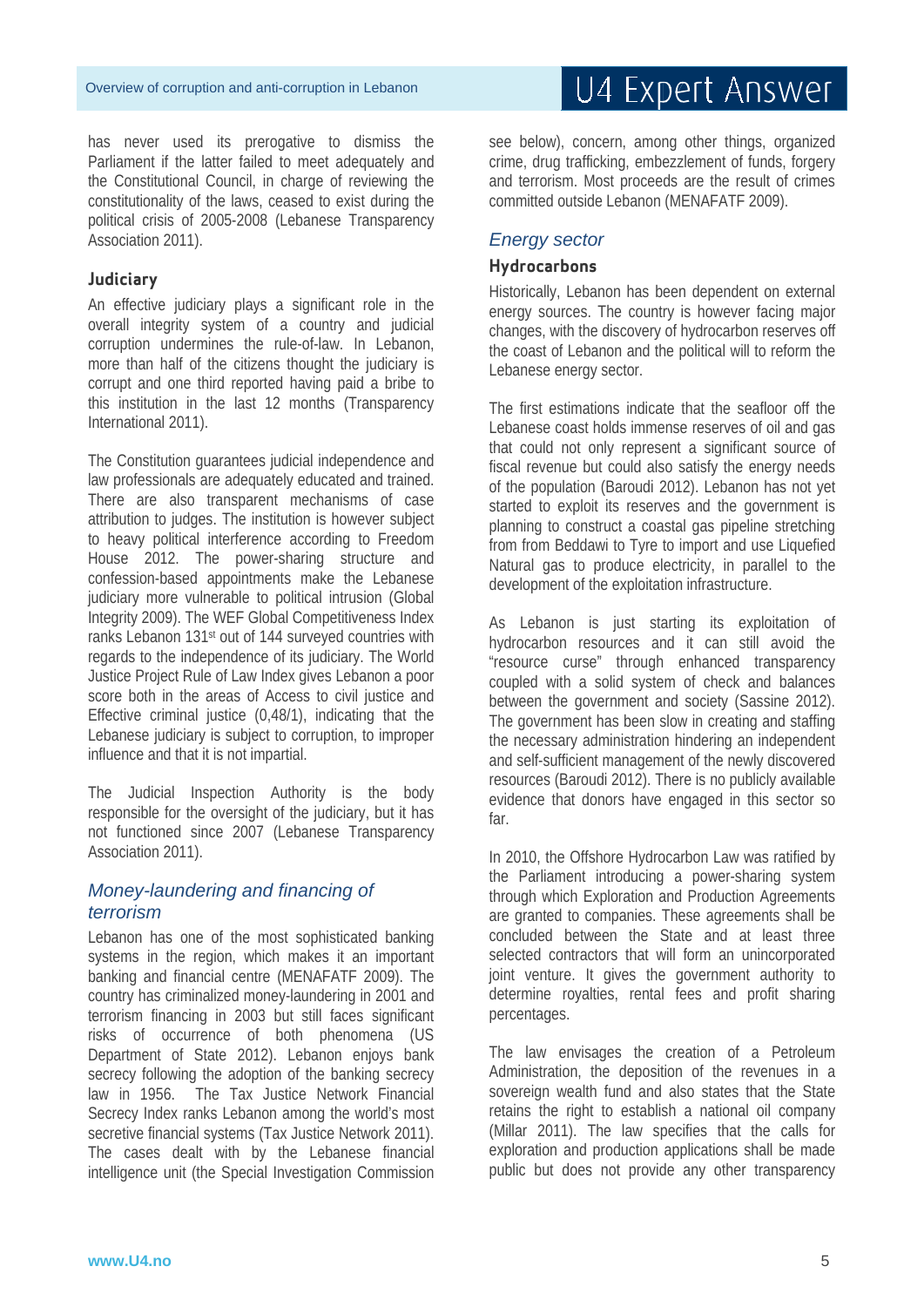safeguards. It only mentions that the sovereign wealth fund shall be regulated by a law "based on clear and transparent principles for investment and use of proceeds", but the aforementioned law has not yet been drafted. There is no provision requiring the government to publish its hydrocarbon revenues and the International Budget Partnership has indicated that Lebanon did not perform well in publishing financial and budgetary information (see above). Nothing indicates that the Ministry shall make the procurement process public and transparent which increases the risk of conflicts of interest and corruption.

# **Electricity**

Electricity is currently produced by hydroelectric plants and bought from Egypt and Syria. Basic infrastructure does not reach remote areas of Lebanon and blackouts remain a continuous problem of daily life due to the lack of capacity of the state-owned electricity company, Electricité du Liban. "Electricity theft" is also a common problem in Lebanon (Le Figaro 2012).

The privatisation of the electricity sector has been discussed since the early 2000s and encouraged by the international community but has not been decided yet. The government's strategic plan for the energy sector envisages diversifying Lebanon's energy production through gradual privatization, modernizing the hydroelectric plants, using solar wind energy and "waste to energy" technologies (Ministry of Energy and Water 2010).

# 2 Governance structure and anticorruption efforts in Lebanon

# Overview of anti-corruption reforms in Lebanon

Transparency and anti-corruption were put quite late on the Lebanese political agenda, due to the civil war and th epolitical instability that has affected the country. Lebanon only ratified the United Nations Convention Against Corruption (UNCAC) in 2008 and the implementation of the convention is still in process. The country does not have an anti-corruption strategy nor has it established an anti-corruption commission or an ombudsman. Integrity mechanisms and access to information laws are lacking and the regulations that are in place are most often not implemented.

# *Legal framework*

# **International Conventions**

Lebanon became a party to the UNCAC in 2008. Its ratification was delayed by the political crisis that paralysed the country until 2008 (Lebanese Transparency Association 2011). Law No. 33 authorises the government to ratify the convention but specifies that Lebanon is not bound by Paragraph 2 of Article 66 regarding the settlement of disputes through arbitration. The difficulties faced by the Parliament have so far also hindered the implementation of the UNCAC. In 2012, the Lebanese Transparency Association produced a report reviewing Lebanon's compliance with Chapter II of the UNCAC, outlining the country's shortcomings with regards to preventive anti-corruption measures. Lebanon will be reviewed by peers, in the framework of the implementation review mechanism in 2013-2014.

# **National legislation**

Lebanon's legal structure criminalizes bribery of domestic public officials but not bribery of foreign public officials<sup>1</sup>. Decree No. 112 and the Lebanese Penal Code contain provisions regulating bribery of domestic public officials. In the case of a conflict between the Lebanese laws and the UNCAC, the international instrument will prevail. According to the Lebanese Penal Code, both the act of giving and receiving a bribe are crimes. Legal entities as well as individuals are liable for bribery according to Article 210 of the Penal Code. It also prohibits the acceptance of gifts or benefits by private sector employees in order to reveal confidential information or act with the intent to harm the company (Getting the Deal Through 2012).

Regulations providing a framework for the integrity of political life and public administration are insufficient in Lebanon, as are the safeguards against conflicts of interest. The judiciary and public administration are the only institutions to have codes of conduct but these are neither binding by law nor properly implemented. Regulations regarding gifts and hospitality exist in most sectors, as for example the Civil Servants Regulation, but they are not consistently applied. Regulations of post-employment activities to prevent the phenomenon of revolving doors are largely inadequate. Public administration is the one institution that restricts post-

-

<sup>1</sup> Public official being defined as any individual employed in the public institutions and administrations, in the municipalities, in the army or the judicial system, any worker in the public sector as well as elected or appointed people.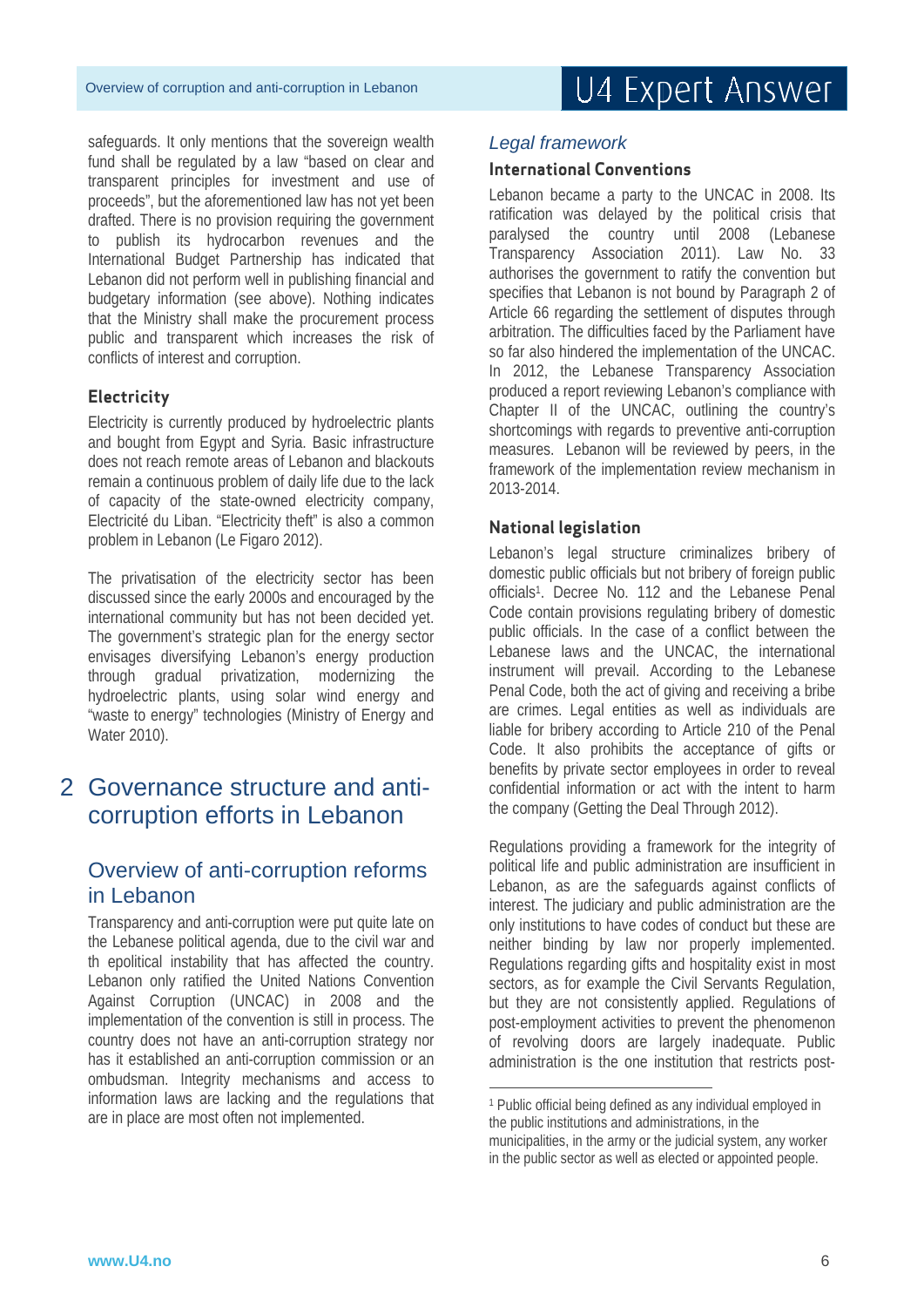employment activities, through Article 100 of Legislative Decree no 112, but the restrictions are very specific and only concern a small number of positions in the permanent staff.

Law 154 of 1999 criminalizes illicit enrichment. It requires senior public officials and members of political bodies to disclose their financial and non-financial assets. These are however not made public. Moreover, citizens must pay an unreasonable deposit (USD16,000) if they wish to access this information. Article 15 of this law represents a disincentive for whistleblowing since it stipulates that if a complaint turns out faulty, the complainant risks a significant fine or even imprisonment. A new Illicit Enrichment Draft Law, defining the criminal and civil offenses as well as sanctions, was submitted to Parliament in 2009 but has not yet been reviewed (Lebanese Transparency Association 2011).

The Ottoman Associations Law of 1909, governing political parties does not contain any provisions regulating the funding of political parties nor does it limit the contribution they receive. There is no requirement for the disclosure of donations to political parties (Global Integrity 2009). There are provisions regulating the financing of individual candidates and their campaigns. The Parliamentary Election Law of 2008 sets limits to both individual and corporate donations to candidates. According to the legal provisions in place, the SCEC is in charge of the oversight of electoral spending and monitors the financing of campaigns (Global Integrity 2009).

Lebanon does not have any laws for reporting corruption and protection of whistleblowers. Neither are there any mechanisms in place to facilitate the process. In June 2010, a draft law on whistleblower protection was submitted to Parliament through a number of parliamentarians, members of the National Network for the Right of Access to Information. This draft law covers both the private and public sectors (National Network for the Right of Access to Information 2012).

#### **Access to Information**

Lebanon does not have a law guaranteeing the right of access to information and some of its regulations governing the public administrations are even restricting disclosure (Almadhoun 2010). Some ministries and administrations have nevertheless taken initiatives in favour of access to public information: in 2002, the Office of the Minister of State for Administrative Reform introduced a website to better communicate information

# U4 Expert Answer

regarding interactions between citizens and administrations (e.g., fees and forms) and in 2001 a Citizens' chapter was developed to inform citizens about their rights (Almadhoun 2010). In 2012, the Administration and Justice Committee at the Lebanese Parliament started discussing the Access to Information draft law submitted to the parliament in 2009 National Network for the Right of Access to Information.

### *Institutional framework*

# **Office of the Minister of State for Administrative Reform (OMSAR)**

The Office of the Minister of State for Administrative Reform was created in 1993 with the aim to ensure efficient delivery of public services, eliminate redundancies and waste in the civil service, combating corruption and integrating the latest technologies and methods of work. The OMSAR has, since its creation, taken a number of anti-corruption steps such as draft anti-corruption laws, draft access to information laws, the Citizens' Charter, the Youth Charter against Corruption, the Code of conduct for civil servants etc. Recently, the OMSAR has been working on improving internet accessibility to public information and services. Despite these initiatives, OMSAR has not been seen to have lived up to expectations due to general indifference and absence of political will. The previous Minister, Ibrahim Shamseddine, also pointed to the lack of funds and follow-ups as major obstacles faced by the Office (Lebanese Transparency Association 2011).

# **Lebanese Court of Account**

The Lebanese Court of Account is the administrative court in charge of monitoring the use of public funds and ensuring compliance with laws and regulations. The Court of Account has a broad mandate and insufficient resources: it is responsible for the oversight of state administrations, the autonomous offices and the municipalities. The position of President of the court remained vacant between 2005 and 2010, paralysing the institution. The Court of account is not an independent institution; it is under the authority of the Prime Minister (Global Integrity 2009). The Court of Account is required to publish Annual Reports containing information about its activities and proposals for amending laws but no reports were published between 2005 and 2010. The court's employees are civil servants and must comply with the laws regulating the civil service and there are regulations covering gifts and hospitality. The institution however lacks a specific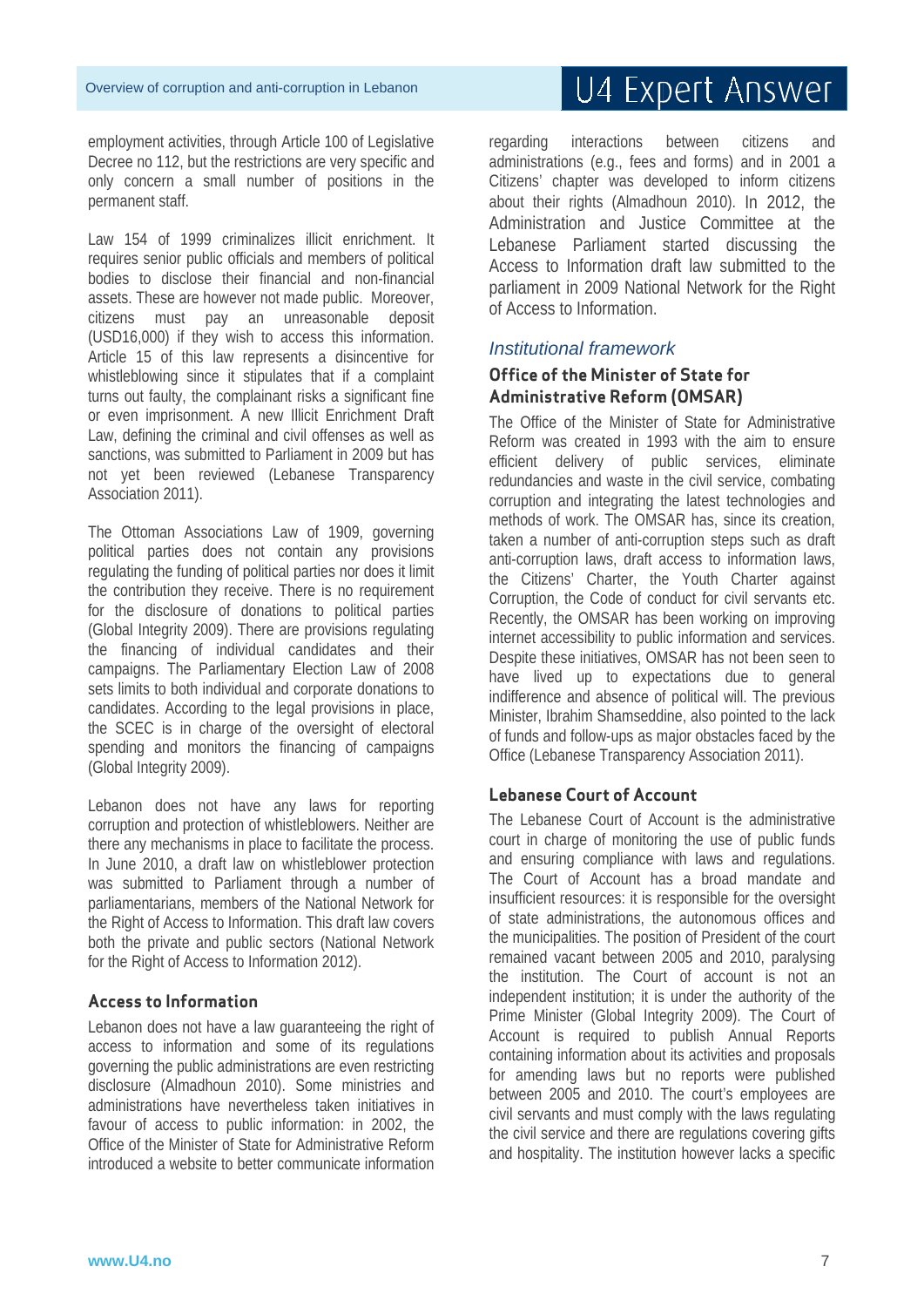code of conduct and rules governing post-employment activities (Lebanese Transparency Association 2011).

### *Special Investigation Commission of the Central Bank (SIC)*

The Special Investigation Commission was created in 2001 to investigate suspicious transactions. It is a financial intelligence unit with judicial status attached to the Lebanese Central Bank. It is composed of four units: the audit and investigation unit; the financial investigation administrative unit; the compliance unit and the information technology and security unit. The SIC has the exclusive power to lift bank secrecy, and deals with cases of forgery, financing of terrorism, embezzlement of funds, laundering of organized crime proceeds etc. The SIC produces annual reports published on its website and, in 2011, it had received 335 cases. Almost 10% of the cases concern the financing of terrorism, which goes beyond the competencies of the SIC meaning that the commission does not have legal cover when dealing with these cases (MENAFATF 2009).

#### *Other actors*

#### **Media**

The Lebanese Constitution recognizes the "freedom of expression of word or pen, and the press is free to express freely". Most media outlets are privately owned by the main political, confessional players, which makes the Lebanese Transparency Association say that "the media is (…) a true reflection of the state: polarized, and divided along confessional and political lines."

Lebanon ranked 93rd out of 179 on the Reporters Without Borders Press Freedom Index 2012. The government and its burdensome administration can be an obstacle to the creation of new media entities (Global Integrity, 2009). Broadcasting media companies are required to disclose their ownership but not print media companies. The Marahat Foundation produced an assessment of the Lebanese media which indicates that the Lebanese media is biased and politically affiliated. Global Integrity reports that self-censorship is widespread among Lebanese journalist, especially with regards to politically sensitive questions such as corruption.

In practice, journalists are nor safe when investigating sensitive case in Lebanon. The Maharat Foundation monitored attacks against journalists in 2008 and reported that 23 journalists had, to their knowledge, been physically, morally or legally attacked. More

# U4 Expert Answer

recently attacks on journalists were reported in several Lebanese towns during the 2011 protests (Freedom House 2012). In 2012, Rami Aysha, a correspondent for major international media, was arrested while covering an arms-trafficking case. He was detained for a month (Reporters Without Borders 2012).

#### **Civil Society**

Freedom of association and assembly are guaranteed by law and relatively unrestricted. Lebanon has a long history of free and independent NGOs, many civil society organisations are however an integral part of the patronage system resulting from the power-sharing structure of the State (Bertelsmann Foundation 2012). The Lebanese Transparency Association indicates that civil society organisations are generally free and independent but their scope and influence is limited. The decision-making structure is closed and controlled by the political elite, hindering NGOs from playing a significant role (Bertelsmann Foundation 2012). Civil society organisations do not operate in a completely safe environment: in 2011, an activist investigating on torture and human rights violations was questioned twice by military authority and in 2012 security forces attacked demonstrators in support of electoral reform (Transparency International 2012).

#### **Private sector**

Anti-corruption and good governance initiatives are voluntary for businesses in Lebanon. There are a number of syndicates and business associations in Lebanon whose role is to defend the interests of the private sector and that have had a significant impact on reforms in the business sector: the Association of Banks in Lebanon contributed to the adoption and implementation of the money-laundering legislation; the *Rassemblements des Dirigeants et Chef d'Entreprises Libanais* adopted a code of ethics for its members etc. (Lebanese Transparency Association 2011). The Lebanese Transparency Association highlights that businesses are increasingly interested in undergoing good governance assessments and implementing anticorruption policies. The Lebanese Transparency Association, together with the Center for International Private Enterprise launched the Lebanese Anti-bribery Network in 2008, which developed a code of conduct for SMEs and an anti-bribery guidebook for businesses.

# 3 References

Almadhoun S. 2010. *Access to Information in the Middle East and North Africa Region*. World Bank Institute.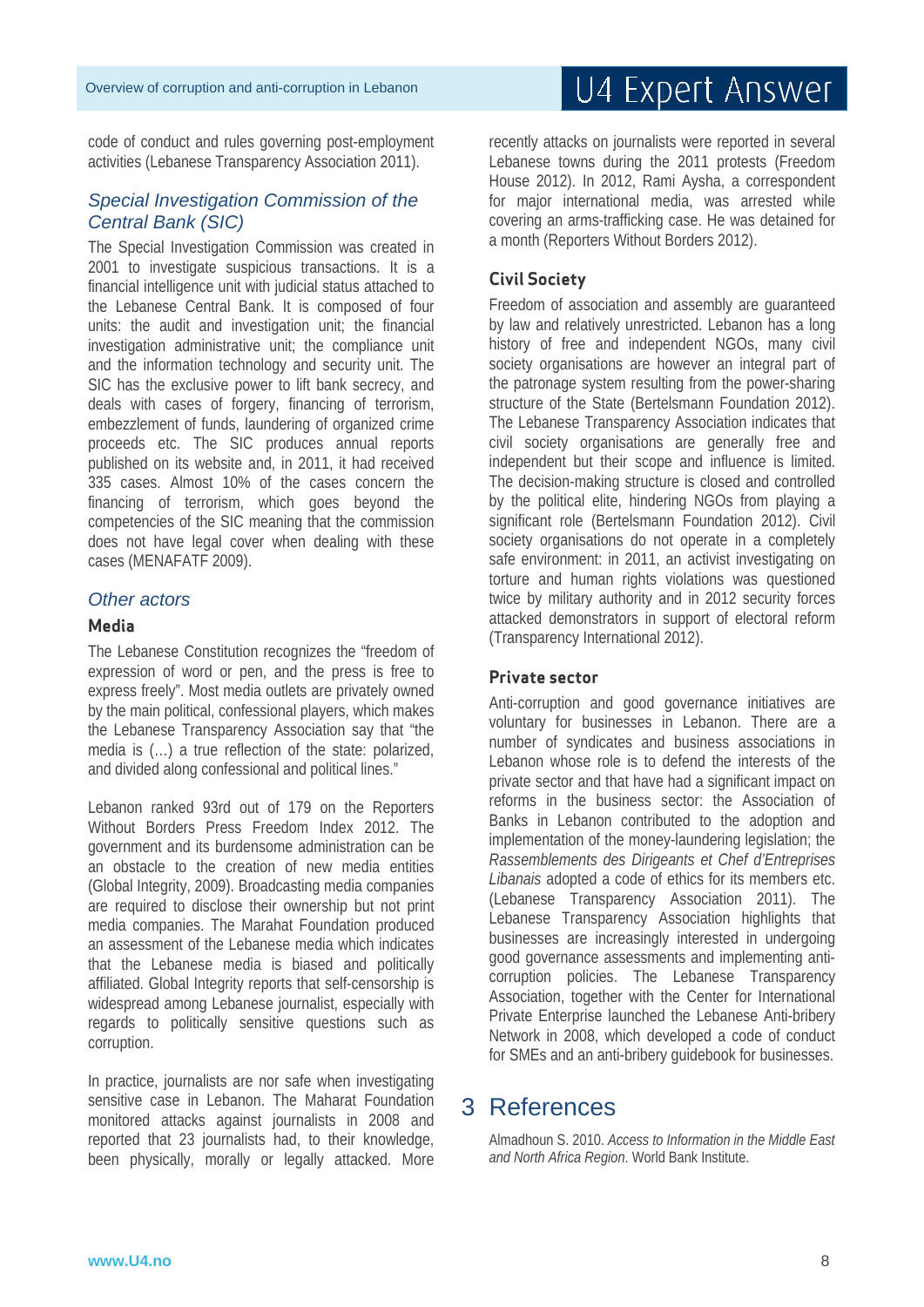#### Overview of corruption and anti-corruption in Lebanon

http://wbi.worldbank.org/wbi/Data/wbi/wbicms/files/drupalacquia/wbi/Almadhoun-ATI\_in\_MNA\_Region\_ENGLISH.pdf

Baroudi R. 2012. *The offshore gas craze: Is Lebanon missing the tide?* The daily star. http://www.dailystar.com.lb/Business/Lebanon/2012/Jun-08/176110-the-offshore-gas-craze-is-lebanon-missing-thetide.ashx#axzz29LiMSPvH

Bertelmanns Foundation. 2012. *Lebanon country report.* http://www.btiproject.de/fileadmin/Inhalte/reports/2012/pdf/BTI%202012%2 0Lebanon.pdf

France Diplomatie. 2011. *Présentation du Liban.* http://www.diplomatie.gouv.fr/fr/pays-zonesgeo/liban/presentation-du-liban/article/presentation-51896

Freedom House. 2012. Freedom in the World. http://www.freedomhouse.org/report/freedomworld/2012/lebanon

Global Integrity. 2009. Lebanon Scorecard. http://report.globalintegrity.org/Lebanon/2009/scorecard

Heritage Foundation. 2012. *Index of economic freedom.* http://www.heritage.org/index/

International Crisis Group. 2007. *Liban: Crise politique sur fond d'un nouveau partage du pouvoir.*

Lebanese Transparency Association. 2011. *National Integrity System Study*. http://www.transparencylebanon.org/publications/nisennew.pdf

Lebanese Transparency Association. 2010. *United Nations Convention Against Corruption Compliance Review.*  http://www.transparency-lebanon.org/publications/Uncac-Final.pdf

Le Figaro. 2012. *Le Liban bientôt sans électricité*. http://www.lefigaro.fr/flash-actu/2012/07/30/97001- 20120730FILWWW00576-le-liban-bientot-sanselectricite.php

Maharat Foundation. 2011. *Citizen's Assessment of the role of media in Lebanon*. http://maharatfoundation.org/?p=1014

Middle East and North Africa Financial Action Task Force. 2009. *Mutual Evaluation Report.* http://www.menafatf.org/MER/MutualEvaluationReportoftheL ebaneseRepublic-English.pdf

Millar, S. 2011. *Lebanon's hydrocarbon licensing regime takes off.*

http://www.mondaq.com/x/147146/Oil+Gas+Electricity/Leban ons+Hydrocarbon+Licensing+Regime+Takes+Off

# U4 Expert Answer

Ministry of energy and water. 2010. *Plan strategique.* 

Ministry of Energy and Water. 2010. *Offshore Petroleum Resources law.* http://www.lebanonexploration.com/DownLoads/LR\_Docs\_Eng/Hydrocarbon\_La w Eng\_V14Apr11.pdf

Reporters Without Borders. (2011-2012). *Press Freedom Index.* http://en.rsf.org/press-freedom-index-2011- 2012,1043.html

Reporters Without Borders. 2012. *Freed from detention but still facing charges.* http://en.rsf.org/lebanon-freed-fromdetention-but-still-01-10-2012,43467.html

Sakr, E. 2012. *Future of Lebanon's energy hinges on LNG.* The Daily Star. http://www.dailystar.com.lb/Business/Lebanon/2012/Jul-04/179297-future-of-lebanons-energy-hinges-onlng.ashx#axzz29LiMSPvH

Sassine, G. P. 2012. *Lebanon can avoid the 'resource curse.'* The Daily Star. http://www.dailystar.com.lb/Opinion/Commentary/2012/Mar-06/165646-lebanon-can-avoid-the-resourcecurse.ashx#axzz29LiMSPvH

Special Investigation Unit. 2011. *Annual report 2011.* http://www.sic.gov.lb/downloads/SIC\_Annual\_Report\_2011\_ En.pdf

Tax Justice Network. 2011. *Financial Secrecy Index.* http://www.secrecyjurisdictions.com/PDF/Lebanon.pdf

The World Justice Project. 2012. *Rule of Law Index.* http://worldjusticeproject.org/country/lebanon

Transparency International. 2011. *Global Corruption Barometer.* http://www.transparency.org/gcb201011

Transparency International. 2011. *Corruption Perception Index.* http://www.transparency.org/cpi2011/

Transparency International. 2012. *Transparency International condemns attack on peaceful demonstrators in Lebanon.* http://www.transparency.org/news/pressrelease/20120921\_tr ansparency\_international\_condemns\_attack

US Department of State. 2012. *International Narcotics Control Strategy Report* – Volume II. http://www.state.gov/documents/organization/102588.pdf

World Economic Forum. 2012. *Global Competitiveness Index.* http://reports.weforum.org/global-competitivenessreport-2012-2013/